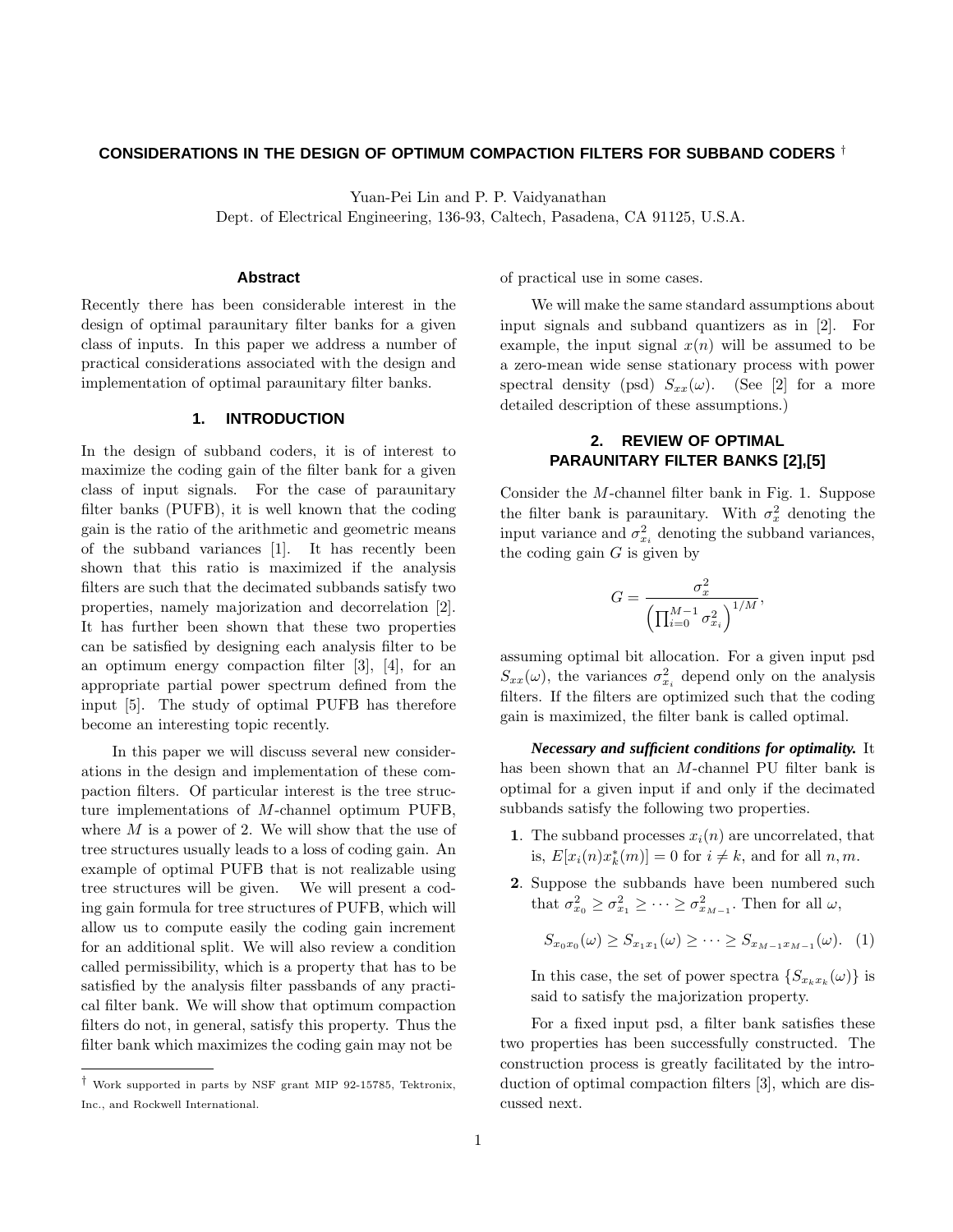#### **Optimal compaction filters**

Fig. 2 shows a filter  $H(\omega)$  that can be viewed as an *M*-fold decimation filter. Consider designing  $H(\omega)$  such that the output variance  $\sigma_y^2$  is maximized subject to the constraint that  $|H(\omega)|^2$  is Nyquist $(M)$ , i.e.  $\sum_{k=0}^{M-1} |H(\omega - 2\pi k/M)|^2 = M$ , for all  $\omega$ . The solution  $H(\omega)$  will be called an optimum compaction filter. The construction of optimal solutions has been established in [3],[5]. The process is as follows.

For every frequency  $\omega_0 \in [0, 2\pi/M)$  define the M alias frequencies  $\omega_k = \omega_0 + 2\pi k/M$ , where  $0 \leq k \leq$ *M* − 1. Compare the values of  $S_{xx}(\omega)$  at these *M* frequencies  $\{\omega_0+2\pi k/M\}$ . Let *L* be the smallest integer such that  $S_{xx}(\omega_L)$  is a maximum in the set. Design

$$
H(\omega_k) = \sqrt{M} \delta(k - L).
$$

Then the filter  $H(\omega)$ , now completely defined on [0,  $2\pi$ ), is the compaction filter for the input  $S_{xx}(\omega)$ .

#### **Construction of optimal PUFB**

It turns out the optimal PUFB for a given input can be obtained by solving successively *M* optimal energy compaction problems one at a time.

First we choose  $H_0(\omega)$  to be the optimal compaction filter for  $S_{xx}(\omega)$ . Define a new psd  $S_{xx}^{(1)}(\omega)$  by peeling off the part of  $S_{xx}(\omega)$  that falls into the passband of  $H_0(\omega)$ , i.e.,

$$
S_{xx}^{(1)}(\omega) = S_{xx}(\omega)(1 - H_0(\omega)/\sqrt{M}).
$$

(The scale factor  $\frac{1}{\sqrt{M}}$  is inserted for  $H(\omega) = \sqrt{M}$  in its passband.) Then choose  $H_1(\omega)$  to be the optimal compaction filter for  $S_{xx}^{(1)}(\omega)$ . We continue this peeling off process  $S_{xx}^{(k)}(\omega) = S_{xx}^{(k-1)}(\omega)(1 - H_{k-1}(\omega)/\sqrt{\omega})$ *M*) and define the next analysis filter to the compaction filter for the partial spectrum  $S_{xx}^{(k)}(\omega)$ . It can be verified that the resulting filter bank is the optimal PUFB for the input  $S_{xx}(\omega)$ .

# **3. CODING GAIN OF TREE STRUCTURED PARAUNITARY FILTER BANKS**

The coding gain of a tree structured filter bank (TSFB) can be expressed in terms of the coding gains of the member filter banks. For example, the coding gain *G* of the two-level TSFB (Fig. 3) is related to the coding gain,  $G_0$ , of the first level FB and the coding gains,  $G_1$ and  $G_2$ , of the second level FB by  $G = G_0 \sqrt{G_{1,0} G_{1,1}}$ .

*Theorem 1.* Consider the two-level TSFB in Fig. 3. Let the three member filter banks have coding gains respectively  $G_0$ ,  $G_{1,0}$  and  $G_{1,1}$ . Then the coding gain  $G$ of the overall TSFB is

$$
G^{(dB)} = G_0^{(dB)} + \frac{1}{2} (G_{1,0}^{(dB)} + G_{1,1}^{(dB)}).
$$
 (2)

*Proof:* By the coding gain formula for PUFB,

$$
G = \sigma_x^2 / \left(\prod_{i=0}^3 \sigma_{x_{1,i}}^2\right)^{1/4}
$$

This can be rewritten as

$$
G = \frac{\sigma_x^2}{\sigma_{x_0}\sigma_{x_1}} \left(\frac{\sigma_{x_0}^2}{\sigma_{x_{1,0}}\sigma_{x_{1,1}}}\right)^{1/2} \left(\frac{\sigma_{x_1}^2}{\sigma_{x_{1,2}}\sigma_{x_{1,3}}}\right)^{1/2}
$$

We identify the three terms on the right hand side of this equation as  $G_0$ ,  $\sqrt{G_{1,0}}$  and  $\sqrt{G_{1,1}}$ , respectively. Writing the expression in dB, we arrive at (2).

This result can be generalized to TSFB of more than two levels with member FB of more than two channels. For example, suppose  $\mathcal{FB}_{1,1}$  in the second level has *M* channels and a further split is introduced to each subband. Let these *M* filter banks have coding gain  $G_{2,0}, G_{2,1}, \ldots, G_{2,M-1}$ . Then following a similar procedure we can show that the coding gain of the three-level TSFB is given by

$$
G^{(dB)} = G_0^{(dB)} + \frac{1}{2} (G_{1,0}^{(dB)} + G_{1,1}^{(dB)}) + \frac{1}{2M} \sum_{i=0}^{M-1} G_{2,i}^{(dB)}.
$$

The coding gain (dB) increment of the additional splits is  $\frac{1}{2M} \sum_{i=0}^{M-1} G_{2,i}^{(dB)}$ .

*Remark.* From the above expression, we can observe one property of the terminal FB (member FB that have no further split in their subbands). A terminal FB does not affect the coding gains of other FB in the previous levels. So to maximize the coding gain of the TSFB, it is necessary that the terminal FB be optimal for its input psd.

#### **4. TREE STRUCTURE AND OPTIMAL PUFB**

In this section we focus on the class of tree structured PUFB. First we present an example to show that the class of TSFB does not contain all the optimal PUFB. Using tree structure in general leads to a loss of coding gain.

### **An optimal PUFB that is not a tree**

Consider an input psd as shown in Fig. 4(a). Fig. 4(b) shows the corresponding optimal analysis filters  $H_0(\omega)$ ,  $H_1(\omega)$ ,  $H_2(\omega)$ , and  $H_3(\omega)$ . Such a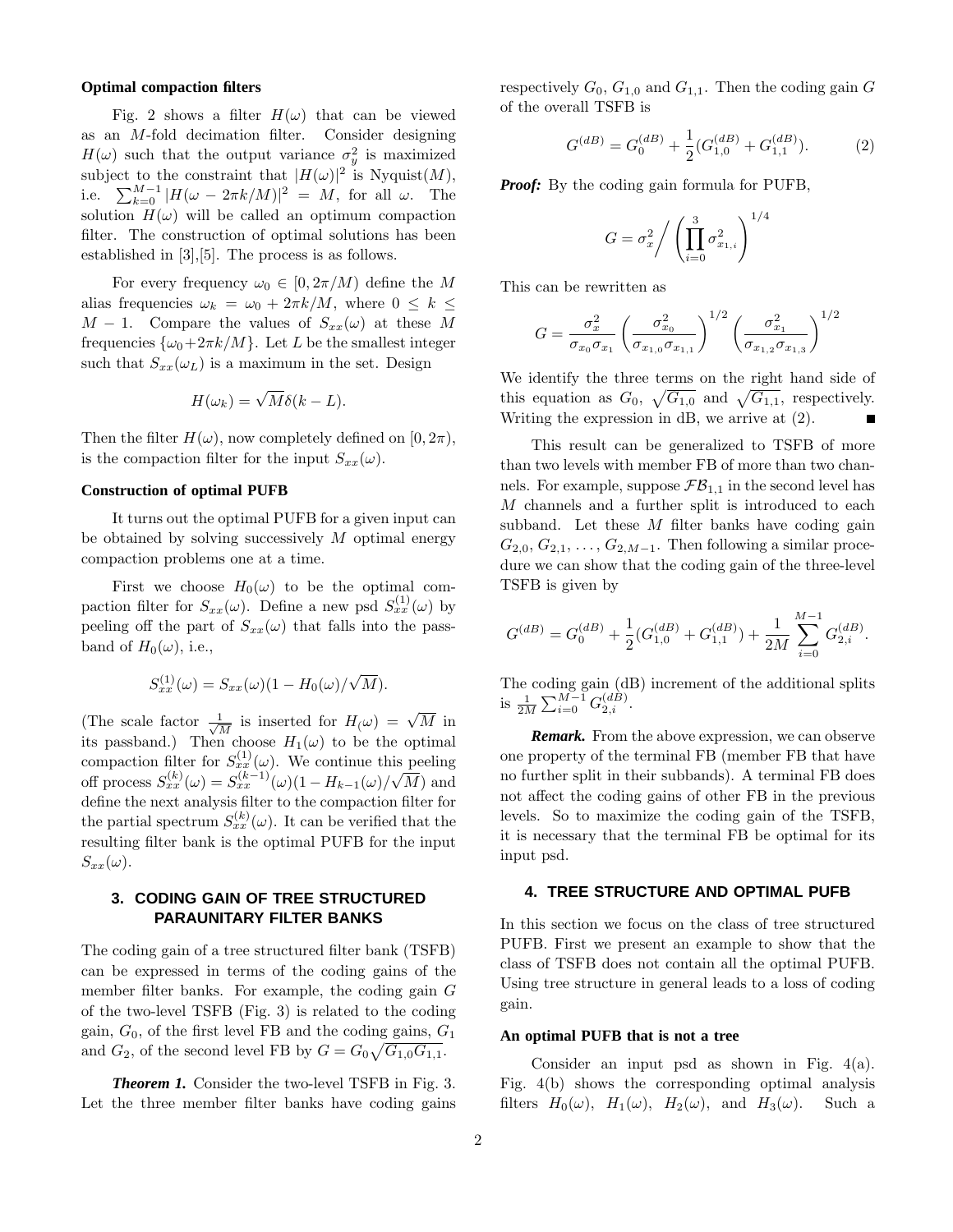frequency stacking can not be achieved by using TSFB. To show this, suppose this is the overall analysis bank of a four-channel TSFB with two levels (Fig. 3). Because the first compaction filter  $H_0(\omega)$  has support  $[0, \pi/2)$ , the analysis filter  $H_{0,0}(\omega)$  of  $\mathcal{FB}_0$  should contain  $[0, \pi/2)$ . For decimation of 2, the aliasing frequency of  $\omega_0 \in [0, \pi/2)$  is  $\omega_0 + \pi$ , which falls into the range  $[\pi, 3\pi/2]$ . So  $H_{0,0}(\omega)$  can not contain  $[\pi, 3\pi/2]$ ; at most two of the four optimal filters can have energy in this region. But from Fig. 4(b) we see that three of the optimal filters have energy in this region. Therefore, the optimal filters can not be obtained from a tree structure.

The use of tree structure PUFB does not in general yield the maximum coding gain achievable by PUFB. Given a tree, suppose we design the member FB such that each is optimal for its input psd (i.e., tree structure of optimal building block PUFB). This, in general, will not yield the maximum coding gain for the given tree. Recall the construction of optimal compaction filters for a  $M = 2^{m_0}$  channel PUFB. For each set of aliasing frequencies  $\{\omega_k\}$ ,  $M(M-1)/2$  comparisons among  ${S_{xx}(\omega_k)}$  are required for majorization property in (1). In a tree structure of optimal PUFB, we can verify that only *M* comparisons are conducted among  $\{S_{xx}(\omega_k)\},\$ not enough for testing majorization condition.

*Example 1. Tree structure of optimal building block PUFB.* Suppose the input psd  $S_{xx}(\omega)$  of the two-level TSFB Fig. 3 is as shown in Fig. 5(a). Consider the following two choices of TSFB.

- (i) Let the FB in the first level be the optimal PUFB for the input  $S_{xx}(\omega)$  and let the FB in the second level be respectively the optimal PUFB for  $S_{x_0x_0}(\omega)$ and  $S_{x_1x_1}(\omega)$ . Fig. 5(b) shows the resulting TSFB analysis bank. The subbands variances are respectively 9, 4, 5, and 2. In this case the coding gain of the TSFB is  $G^{(i)} = \frac{20}{(360)^{1/4}}$ .
- (ii) Choose the first-level analysis bank as in Fig.  $5(c)$ and the second-level FB to be the optimal PUFB for  $S_{x_0x_0}(\omega)$  and  $S_{x_1x_1}(\omega)$ . Then the subbands variances are respectively 9, 6, 3, and 2. The coding gain of the TSFB is  $G^{(ii)} = \frac{20}{(324)^{1/4}}$ , which is greater than  $G^{(i)}$ . In this case  $G^{(ii)}$  is also the coding gain of the optimal PUFB.

*Remark on optimal tree structured PUFB.* In Example 1, suppose in the interval  $(3\pi/4, \pi)$ , the height of  $S_{xx}(\omega)$  is 2 instead of 1. We can verify that tree structure of optimal PUFB is the optimal PUFB. Using the filters in Fig. 5(b) for the first level yields less gain. This shows that to obtain optimal tree structured PUFB, filters should be chosen not merely according to the values

of  $S_{xx}(\omega)$  at aliasing frequencies but according to the overall energy distribution.

# **Compaction filters for**  $M = M_1 M_2$

The optimal compaction filter  $H(\omega)$  (Fig. 2) for a composite integer  $M = M_1 M_2$  can be implemented by using the optimal compaction filter  $H_1(\omega)$  for  $M_1$  and the optimal compaction filter  $H_2(\omega)$  for  $M_2$  (Fig. 6). We first design the optimal compaction filter  $H_1(\omega)$  for the input  $S_{xx}(\omega)$  with respect to  $M_1$ . Then design the optimal compaction filter  $H_2(\omega)$  for  $S_{yy}(\omega)$  with respect to  $M_2$ . The product  $H_1(\omega)H_2(M_1\omega)$  is the optimal compaction filter for the input  $S_{xx}(\omega)$  with respect to *M*. The reason is as follows. The construction of optimal compaction filters in Sec. 2 indicates that we can think of compaction filters as a maximum selecting device. For every  $\omega_0 \in [0, 2\pi/M]$ , define the aliasing frequencies  $\omega_{k,i} = \omega_0 + 2\pi k/M_1 + 2\pi i/M$ . The optimal compaction filter  $H(\omega)$  picks out a frequency  $\omega_{k_0,i_0}$  such that  $S_{xx}(\omega_{k_0,i_0})$  is a maximum of  $\{S_{xx}(\omega_{k,i})\}$ . In Fig. 6, the filter  $H_1(\omega)$  first picks out a frequency  $\omega_{k_0,i}$  such that  $S_{xx}(\omega_{k_0,i})$  is a maximum of  $\{S_{xx}(\omega_{k,i})\}$  for a fixed *i*. Then,

$$
S_{yy}(M_1\omega_0 + 2\pi i/M) = S_{xx}(\omega_0 + 2k_0\pi/M_1 + 2i\pi/M).
$$

Likewise, the filter  $H_2(\omega)$  will single out a frequency  $\omega_{k_0,i_0}$  such that  $S_{xx}(\omega_{k_0,i_0})$  is a maximum of the set  ${S_{xx}(\omega_{k_0,i})}$ . It follows that  $S_{xx}(\omega_{k_0,i_0})$  is a maximum of  $\{S_{xx}(\omega_{k,i})\}.$ 

# **5. PERMISSIBILITY ISSUE**

It is argued in [6] that, with certain frequency stacking in a filter bank, a considerable amount of aliasing will remain uncanceled if the individual filters have good attenuation. In this case, the support configuration is called nonpermissible.

The uniform DFT filter bank Fig. 5(b) is known to be a nonpermissible example whereas the cosine modulated type of stacking Fig. 7(a) is a permissible one. These two stackings are respectively the optimal four-channel PUFB for the following two cases: (i) The input is complex and the psd is monotone decreasing and (ii) the input is real and the psd is monotone decreasing. So optimal compaction filters in general are not permissible. However, the cosine modulated type of stacking Fig.  $7(a)$  is not the only permissible stacking. For example in Fig. 7(a) consider swapping part of the supports of the first two filters (Fig. 7(b)). The supports of the other filter remain the same. The